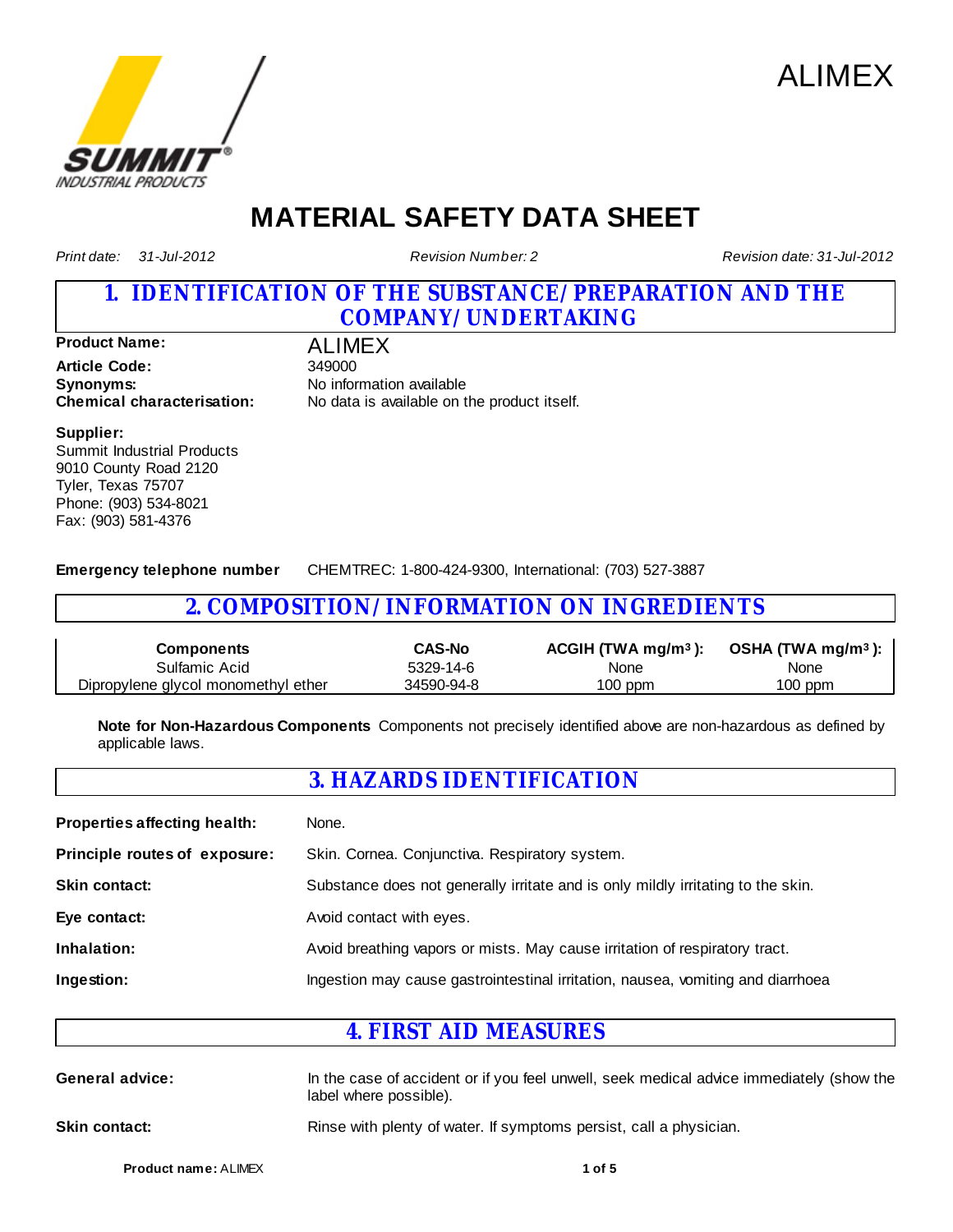| Eye contact:                     | Rinse immediately with plenty of water, also under the eyelids, for at least 15 minutes.<br>If symptoms persist, call a physician. |  |  |
|----------------------------------|------------------------------------------------------------------------------------------------------------------------------------|--|--|
| Inhalation:                      | In the case of inhalation of aerosol/mist consult a physician if necessary. Move to fresh<br>air.                                  |  |  |
| Ingestion:                       | Do not induce vomiting. Rinse mouth. Drink plenty of water. Consult a physician.                                                   |  |  |
| <b>5. FIRE-FIGHTING MEASURES</b> |                                                                                                                                    |  |  |
| Suitable extinguishing media:    | December 10 set and directed (000) Website company France                                                                          |  |  |

Dry chemical, Carbon dioxide (CO2), Water spray, Foam

### **Extinguishing media which must not be used for safety reasons:** The product is not flammable.

**Special protective equipment for firefighters:**

In the event of fire, wear self-contained breathing apparatus.

| <b>Specific hazards:</b>                                    | In the event of fire and/or explosion do not breathe fumes |
|-------------------------------------------------------------|------------------------------------------------------------|
| Unusual hazards:                                            | No hazards to be especially mentioned                      |
| <b>Specific methods:</b>                                    | Standard procedure for chemical fires.                     |
| Flash point:                                                | Not applicable.                                            |
| <b>Autoignition temperature:</b>                            | No information available                                   |
| <b>Flammability Limits in Air:</b><br>Lower<br><b>Upper</b> | No information available<br>No information available       |

# **6. ACCIDENTAL RELEASE MEASURES Personal precautions:** Use personal protective equipment **Environmental precautions:** Prevent further leakage or spillage if safe to do so. Contain all contaminated water for removal and treatment. **Methods for cleaning up:** Neutralise with Soda Ash. Soak up with inert absorbent material.

**7. HANDLING AND STORAGE**

### **Handling**

| Technical measures/precautions:<br>Safe handling advice:                    | Use only in area provided with appropriate exhaust ventilation<br>Handle in accordance with good industrial hygiene and safety<br>practice. Avoid contact with skin and eyes. |
|-----------------------------------------------------------------------------|-------------------------------------------------------------------------------------------------------------------------------------------------------------------------------|
| Storage<br>Technical measures/storage conditions:<br>Incompatible products: | Keep away from direct sunlight.<br>No special restrictions on storage with other products                                                                                     |

## **8. EXPOSURE CONTROLS / PERSONAL PROTECTION**

### **Engineering measures to reduce exposure:**

Ensure adequate ventilation, especially in confined areas.

### **Personal Protective Equipment**

| <b>Respiratory protection:</b> | No personal respiratory protective equipment normally required. Breathing apparatus |
|--------------------------------|-------------------------------------------------------------------------------------|
|                                | needed only when aerosol or mist is formed.                                         |
| <b>Hand protection:</b>        | Preventive skin protection.                                                         |
| Skin and body protection:      | Chemical resistant apron.                                                           |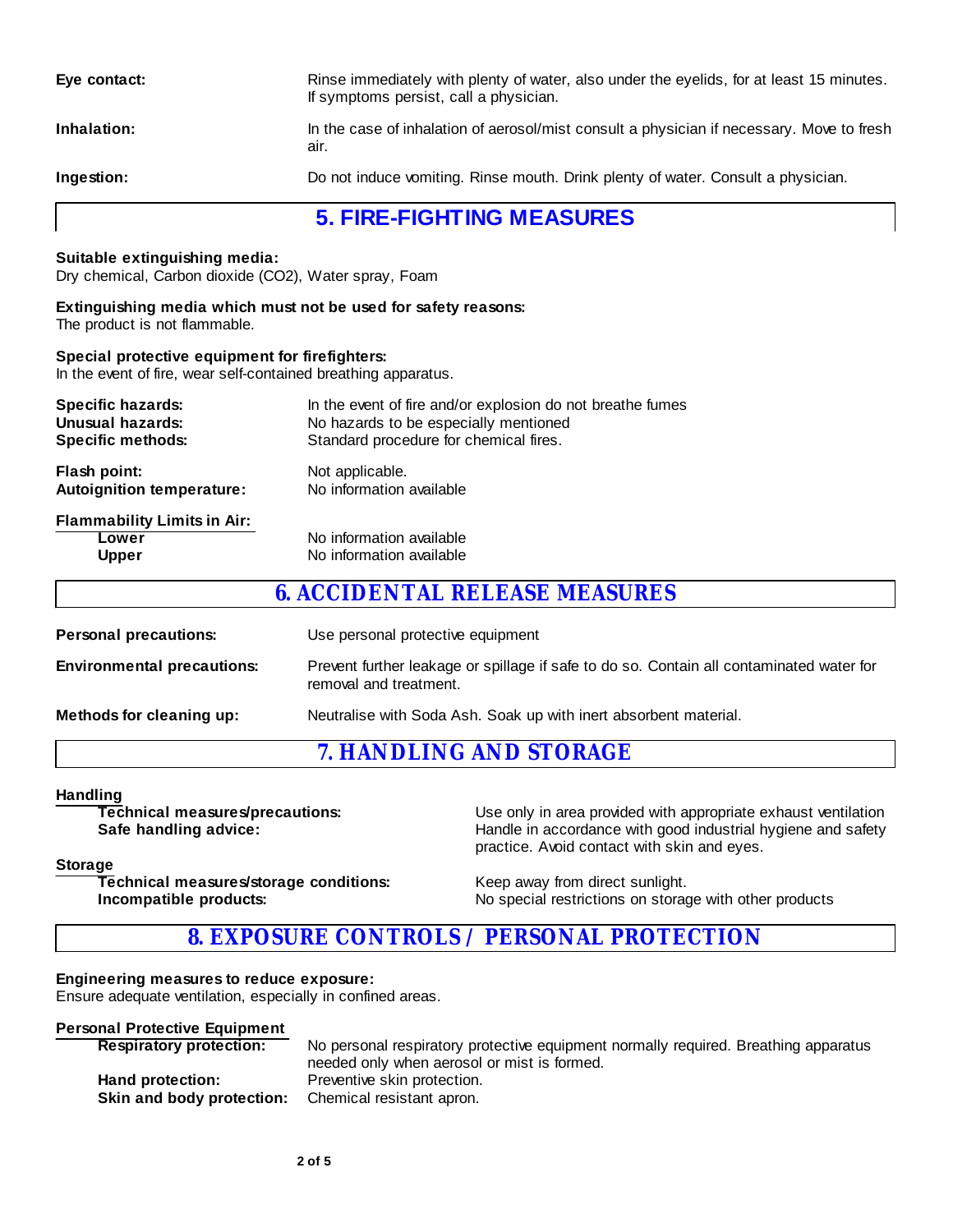**Eye protection:** Safety glasses.



**Hygiene measures:** Avoid contact with skin, eyes and clothing..

## **9. PHYSICAL AND CHEMICAL PROPERTIES**

**Boiling point/range** 214 (°F) **Color: Vapor density:** Not determined **Physical State:** Solubility: Soluble. **Specific gravity:** 1.057

Liquid Clear Yellow **pH:** 1 **Evaporation rate:** Not determined **Vapor pressure:** 30 mm Hg est. **Odor: Appearance:**

Liquid None

**10. STABILITY AND REACTIVITY**

**Stability:** No hazards to be especially mentioned **Polymerization:** None under normal processing.

**Hazardous decomposition products:** Thermal decomposition can lead to release of irritating gases and vapours., Sulphur oxides **Materials to avoid: Materials to avoid:** Incompatible with bases. Inorganic acid chlorides. Cyanides. Sulphides. **Conditions to avoid:**  $\qquad \qquad$  Stable at normal conditions

### **11. TOXICOLOGICAL INFORMATION**

| <b>Acute toxicity:</b>                              | No data available                                                                |  |  |  |
|-----------------------------------------------------|----------------------------------------------------------------------------------|--|--|--|
|                                                     | <b>12. ECOLOGICAL INFORMATION</b>                                                |  |  |  |
| <b>Mobility:</b>                                    | No information available.                                                        |  |  |  |
| <b>Bioaccumulative potential:</b>                   | No information available.                                                        |  |  |  |
| <b>Ecotoxicity effects:</b>                         | No data available.                                                               |  |  |  |
| <b>Aquatic toxicity:</b>                            | No information available                                                         |  |  |  |
|                                                     | 13. DISPOSAL CONSIDERATIONS                                                      |  |  |  |
| Waste from residues / unused<br>products:           | In accordance with local and national regulations.                               |  |  |  |
| Contaminated packaging:                             | Empty containers should be taken for local recycling, recovery or waste disposal |  |  |  |
|                                                     | 14. TRANSPORT INFORMATION                                                        |  |  |  |
| <b>DOT</b><br>Proper shipping name:                 | Not Regulated                                                                    |  |  |  |
| <b>TDG (Canada)</b><br><b>Proper shipping name:</b> | Not Regulated                                                                    |  |  |  |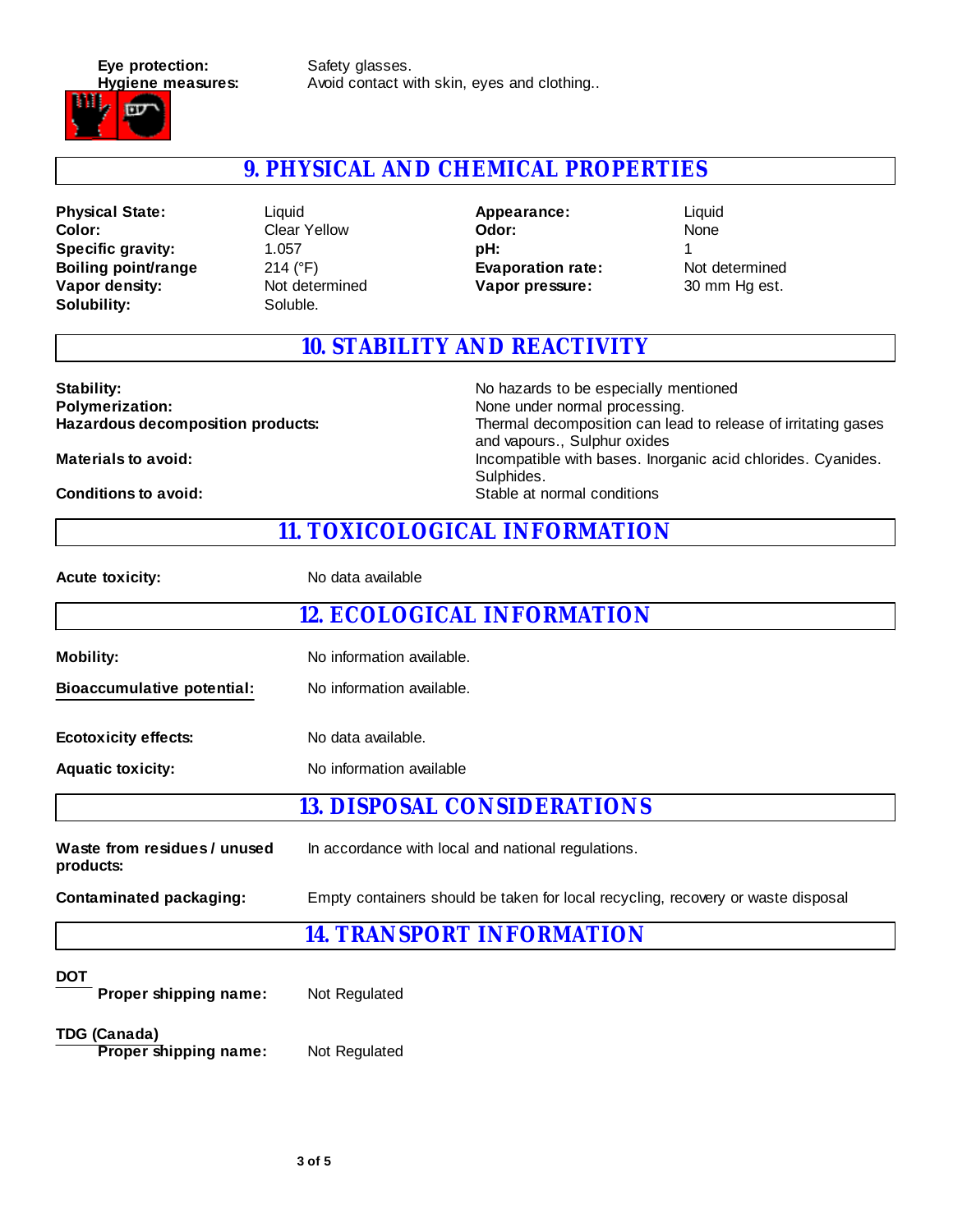# **14. TRANSPORT INFORMATION IMO / IMDG Proper shipping name:** Not Regulated **ICAO Proper shipping name:** Not Regulated **IATA Proper shipping name:** Not Regulated

### **15. REGULATORY INFORMATION**

#### **International Inventories**

**PICCS:** This product complies w ith phil: **TSCA:** Listed in TSCA **DSL:** All of the components in this product are listed in DSL **ENCS:** This product does not comply w ith JPENCS **CHINA:** This product complies w ith china: **AICS:** All the constituents of this material are listed on the Australian Inventory of Chemical Substances (AICS). **KECL:** This product complies w ith korea: **EINECS/ELINCS** This product does not comply w ith EINECS/ELINCS

### **U.S. Regulations:**

#### *Sulfamic Acid*

*Dipropylene glycol monomethyl ether* **PARTK:** Listed. **RIRTK:** Listed. **NJRTK:** Substance no. 1770 Listed. **ILRTK:** Listed. **MARTK:** Listed. **NJRTK:** Substance no. 0804 Listed.

### **Sara (311, 312) hazard class:**

Acute Health Hazard

#### **Canada**

**WHMIS hazard class:**

Not determined

## **16. OTHER INFORMATION**

| <b>NFPA</b>         | Health:                     | 1 | <b>Flammability: 1</b><br>Instability: | 0 |
|---------------------|-----------------------------|---|----------------------------------------|---|
| <b>HMIG</b>         | Health:                     | 1 | Flammability: 1<br><b>Reactivity:</b>  | 0 |
| <b>NFPA symbol:</b> |                             |   |                                        |   |
|                     | <b>Reason for revision:</b> |   | Not applicable                         |   |